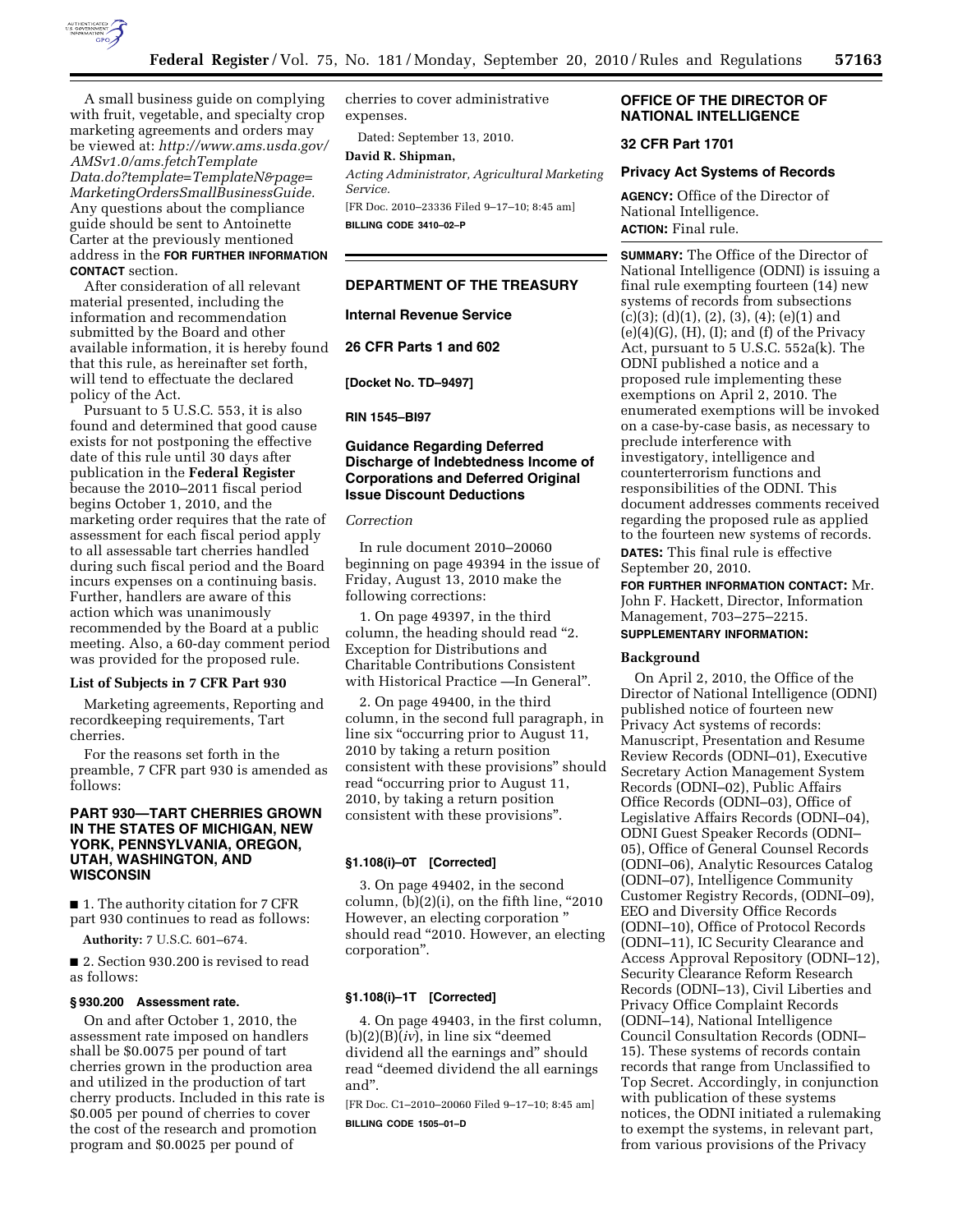Act (enumerated above), pursuant to exemption authority afforded the head of the agency by subsection (j) of the Privacy Act. The systems notices and proposed exemption rule are published at 75 FR 16853 and 16698.

#### **Public Comments**

The ODNI received comments on its proposed rule and notice of fourteen systems of records from the Electronic Privacy Information Center (EPIC). EPIC's concerns and ODNI's responses are set forth below. The full text of EPIC's comments are posted at that organization's Web site, *[http://](http://www.EPIC.org) [www.EPIC.org.](http://www.EPIC.org)* In general, EPIC questions the appropriateness of the ODNI's proposal on national security grounds to exempt these systems of records from various provisions of the Privacy Act that embody fundamental tenets of information privacy.

In light of EPIC's comments, the ODNI re-examined the systems notices, the nature of the records maintained, and the exemptions proposed. ODNI is sensitive to EPIC's view that the fourteen new system notices on their face do not obviously implicate intelligence equities, including the counterterrorism mission of one of ODNI's major components, the National Counterterrorism Center (NCTC). However we conclude that EPIC has not considered the possible inclusion of classified records in these systems, which the exemptions invoked are intended to protect.

ODNI has determined that the comments received do not warrant changing the proposed exemptions or systems notices prior to implementation. Read in conjunction with the ODNI's Exemption Policies, as set forth in section 1701.20 of the ODNI's Privacy Act Regulations, published at 32 CFR part 1701, the fourteen new systems notices reflect that ODNI seeks to serve, whenever feasible, the dual imperatives of maximizing individual record subjects' participation in maintenance of the records and of protecting important intelligence equities.

# *Detailed Response*

EPIC's comments reflect concern about ODNI's action to exempt the new systems of records from the accounting, access, amendment, redress and accuracy provisions of the Privacy Act, as well as from the requirements to establish and make public the procedures by which individuals may seek access to records about themselves. EPIC observes that the referenced provisions of the Privacy Act fulfill the important objective of promoting

accountability, responsibility, oversight and openness with respect to the federal government's maintenance of personal information. The ODNI also supports fair information principles and, as a matter of published policy, honors these principles to the full extent circumstances permit.

ODNI maintains that its proposed rule is consistent with privacy principles for the following reasons:

1. ODNI policy is to apply exemptions narrowly.

EPIC's main concern is that ODNI will rely on the stated exemptions to exempt apparently non-sensitive records on a blanket basis, thus denying record subjects important provisions of the Privacy Act.

On initial review, and as confirmed on re-examination, we have determined that these systems of records may contain sensitive records. Therefore, in practice, claiming the exemption is a prophylactic measure enabling the ODNI to protect intelligence equities (e.g., sources, methods, subjects of intelligence interest) when national security considerations dictate. However, record subjects will still be able to obtain access to non-sensitive records. Each published system notice expansively describes notification procedures, record access procedures, contesting record procedures and record source categories. In addition, each systems notice references the ODNI Privacy Act Regulation, which also fully describes these procedures. 32 CFR Part 1701.

Published ODNI policy on exercising exemptions provides that an asserted exemption applies only to records that meet the exemption criteria, and that, even then, discretion is retained to supersede the exemption where complying with a request for access would not interfere with or adversely affect a counterterrorism or law enforcement interest, or otherwise violate applicable law.1

The ODNI Office of Information Management (IM) conducts access/ disclosure reviews under the Privacy Act and the Freedom of Information Act, as well as pre-publication review pursuant to IC elements' secrecy

agreements. IM personnel are trained classification specialists who conduct detailed reviews to ensure record subject/requester access to information in accordance with this policy and fair information principles, to include an accounting of disclosures under subsection (c)(3).

The systems notices, read in conjunction with the Privacy Act regulation, show that ODNI intends to provide record subjects access to records about them to the extent feasible on a case-by-case basis, and not to rely on a blanket assertion of an exemption to preclude access.

2. Material may be classified for national security reasons pursuant to Executive Order.

As noted, the fourteen new system notices potentially include records specifically authorized under criteria established by an Executive order to be kept secret in the interest of national defense or foreign policy or that are in fact properly classified pursuant to such Executive order. Such records are exempt from the operation of Section 552 of Title 5 of the United States Code, see 5 U.S.C. 552(b)(1), and subsection (k)(1) of the Privacy Act specifically contemplates exemption under this circumstance.

EPIC cites the Public Affairs Office Records, the Executive Secretary Action Management System Records and the Civil Liberties and Privacy Office Complaint Records as examples of ODNI's excessive use of exemption authority. Our review has determined that each of these systems of records, as well as the other eleven, could contain classified records retrieved by a record subject's name or unique identifier.

The exemption permits ODNI to protect access to the classified material and thereby prevent compromise of sensitive national security-related information. ODNI policy would be to provide the record subject access to the entirety of non-classified records (subject to the "mosaic" analysis),<sup>2</sup> as well as to portions of classified records that, upon line-by-line review, have been determined not to implicate national security interests.

3. No per se exclusion from redress.

EPIC comments that ODNI inappropriately seeks to bar record subjects from challenging denial of an access request. The Privacy Act, subsection (g)(1)(B), does not permit agencies to exempt themselves from access challenges; ODNI agrees that

<sup>1</sup>*See* § 1701.20 of ODNI's Privacy Act Regulation (32 CFR).

Additionally, in its Notice to Establish Systems of Records (75 FR 16853, April 2, 2010), ODNI indicated in the Supplementary Information section of the Notice that it would apply the exemption only as specifically necessary, and not as a blanket exclusion: ''To protect classified and sensitive personnel or law enforcement information contained in these systems, the Director of National Intelligence is proposing to exempt these systems of records from certain portions of the Privacy Act where necessary, as permitted by law.''

<sup>2</sup>Non-classified data points that, taken together, create a mosaic disclosing a matter properly classifiable under an Executive Order would be withheld from access.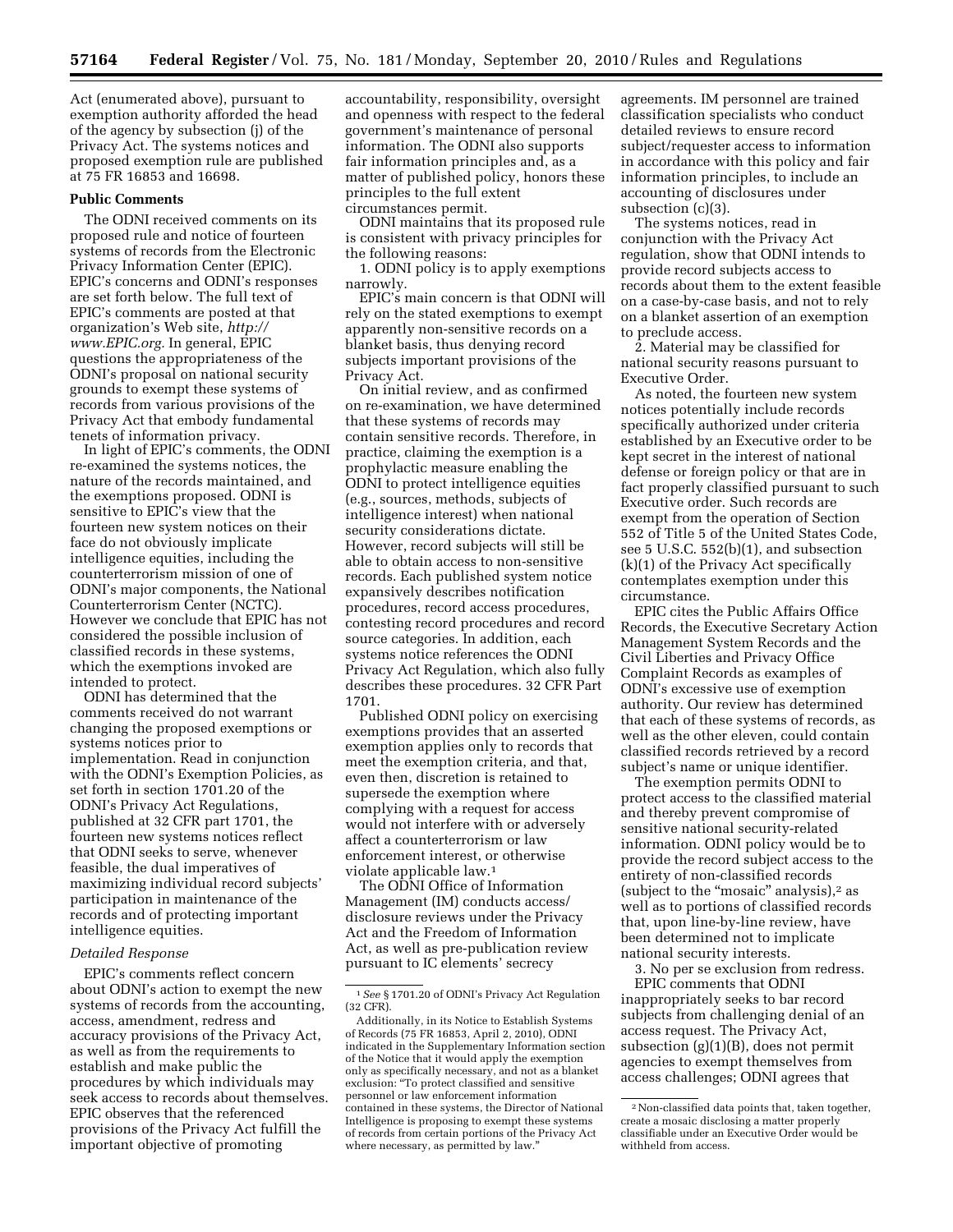precluding individuals from challenging the basis of a denial to a request for access to information would violate information fairness principles. Subsection (g)(3)(A) of the Privacy Act provides for de novo review of such denial, including in camera examination of records to ensure consistency with the claimed basis for exemption from access, i.e., that the records reflect a national security interest subject to classification under Executive order, or that access would disclose to the subject the identity of a confidential source of information in the record (judgments contemplated by subsections (k)(1), (2) and (5) of the Act). ODNI does not seek to deny record subjects the basic right to challenge access determinations.

However, EPIC's position that ODNI should afford redress for all amendment denials demands the impractical result of requiring the agency to permit ''correction'' of records to which it properly has denied the subject access based on expert judgments regarding national security or witness/source identification. This practice would afford individuals ''back-door'' access to records via amendment challenges. Accordingly, ODNI will narrowly construe the proposed exemption from redress to apply only to denials to amend exempt records (i.e., records that are classified, or determined to be not disclosable under other provisions of subsection (k)).

4. ODNI does not use these systems of records for decision-making about record subjects.

EPIC articulates a concern that subjects' inability to access and amend exempt records undermines the fundamental principle (under subsection (e)(5) of the Privacy Act) that records used in making agency determinations about record subjects must be sufficiently accurate, relevant, timely and complete to ensure fairness to the individual.

ODNI does not in fact propose to exempt its fourteen new SORNs from the (e)(5) requirement. Indeed, subsection (k) of the Privacy Act does not permit exemption from subsection (e)(5).3 Additionally, records maintained in these systems are not used in personalized agency determinations of the kind for which access and amendment rights are intended to ensure data accuracy and relevance. With the possible exception of the Civil Liberties and Privacy Office Complaint Records, the Equal

Employment Opportunity and Diversity Office Records and the Office of General Counsel records, the recently published notices reflect agency internal administrative functions, but not activities ''affecting the rights, benefits, entitlements or opportunities (including employment) of the individual)."<sup>4</sup> By and large, the systems at issue permit the agency to track communications and external relations using the record subjects' name as an easy "handle." They are record-keeping files, not decision-making files. Where claims are involved (civil liberties/privacy, disability accommodations, or actions against the agency), it is the record subject who determines what facts to report in the first instance, obviating his/her need for a check on accuracy. Nonetheless, the claimant/litigant would receive all official administrative or court filings, and obtain access to other non-exempt records in the pertinent system.

5. ''Necessary and relevant'' is a fluid standard, properly subject to exemption.

The provision from which ODNI does seek exemption is  $(e)(1)$ : "Maintain [in agency] records only such information about an individual as is relevant and necessary to accomplish a purpose of the agency required to be accomplished by statute or by executive order of the President.'' The purposes which these systems serve are authorized by the National Security Act of 1947 as amended by the Intelligence Reform and Terrorism Prevention Act of 2004, and generally reflect routine agency functions. Because of the transactional nature of most of these systems, relevance is a function of happenstance, i.e., whatever communication is received or transmitted, and can not be determined once and for all time. The information collected will not likely be the same for every individual who is the subject of a record in the system. With respect to claims requiring investigation (e.g., Civil Liberties/Privacy complaints) relevance often can not be determined until all materials have been collected and analyzed. Moreover, because these systems of records generally are housekeeping-type files, and not likely to be disclosed outside the agency or serve for decision-making purposes, the importance of "relevance" as a data quality criterion is diminished.

6. Exemptions do not curtail subjects' access to complaint status or disposition.

EPIC is especially troubled by ODNI's proposal to exempt the Civil Liberties and Privacy Office Complaint Records (alleging violations of civil liberties or privacy arising from an ODNI or IC program or activity), and argues that:

[A]n individual who submitted a complaint would not be able to view any records pertaining to his complaint, such as records of review, investigation, or acknowledgement or disposition of allegations received. A complainant would be left without any means to inquire about the status of his complaint or to help facilitate the resolution of his complaint.

EPIC posits that, by virtue merely of their being maintained in the exempt system, all records would be shielded from the subject's access, including the agency's acknowledgment of receipt of the complaint and any disposition of the complaint. However, complainants routinely receive acknowledgement of receipt of their complaints, a copy of which is maintained as part of the complainants' official records in the noticed Privacy Act system of records. Similarly, complainants receive notice of resolution or disposition of their cases, with as much specificity as is feasible under the circumstances. The Civil Liberties and Privacy Office articulates in writing why the allegation is, or is not, sustained by the facts as presented by the complainant and as investigated by the agency, and what the ODNI's follow-on action may be (for example, remedying a flaw or gap in agency process that the complaint has brought to light). The written disposition is also maintained as part of the official record in the noticed Privacy Act system of records. ODNI would provide access to these acknowledgement and disposition records at the complainant's request. The complainant would obtain access to other portions of the complaint file as well, to the extent they do not implicate national security interests, and do not reveal the identity of individuals providing statements or information to the investigation pursuant to assurances of confidentiality.

ODNI believes that current policies address EPIC's concern that ''the complainant is left without any means to inquire about the status of his complaint.'' Complainants may at any time amend their statements, provide additional facts or seek explanation about the operative law, regulation or policy allegedly violated. Indeed, the exemption framework does not preclude a complainant from inquiring about, or learning of, the status of his complaint. Nor does it preclude the ODNI from seeking additional input from claimants.

<sup>3</sup>Subsection (k) states that the head of any agency may promulgate rules to exempt any system of records with the agency from subsection (c)(3). (d).  $(e)(1)$ ,  $(e)(4)(G)(H)$ , and  $(I)$  and  $(f)$  of that section.

<sup>4</sup>Office of Management and Budget, Privacy Act Implementation, Guidelines and Responsibilities, Standards of Accuracy, Subsection (e)(5), 40 FR 28948, 28964 (July 9, 1975).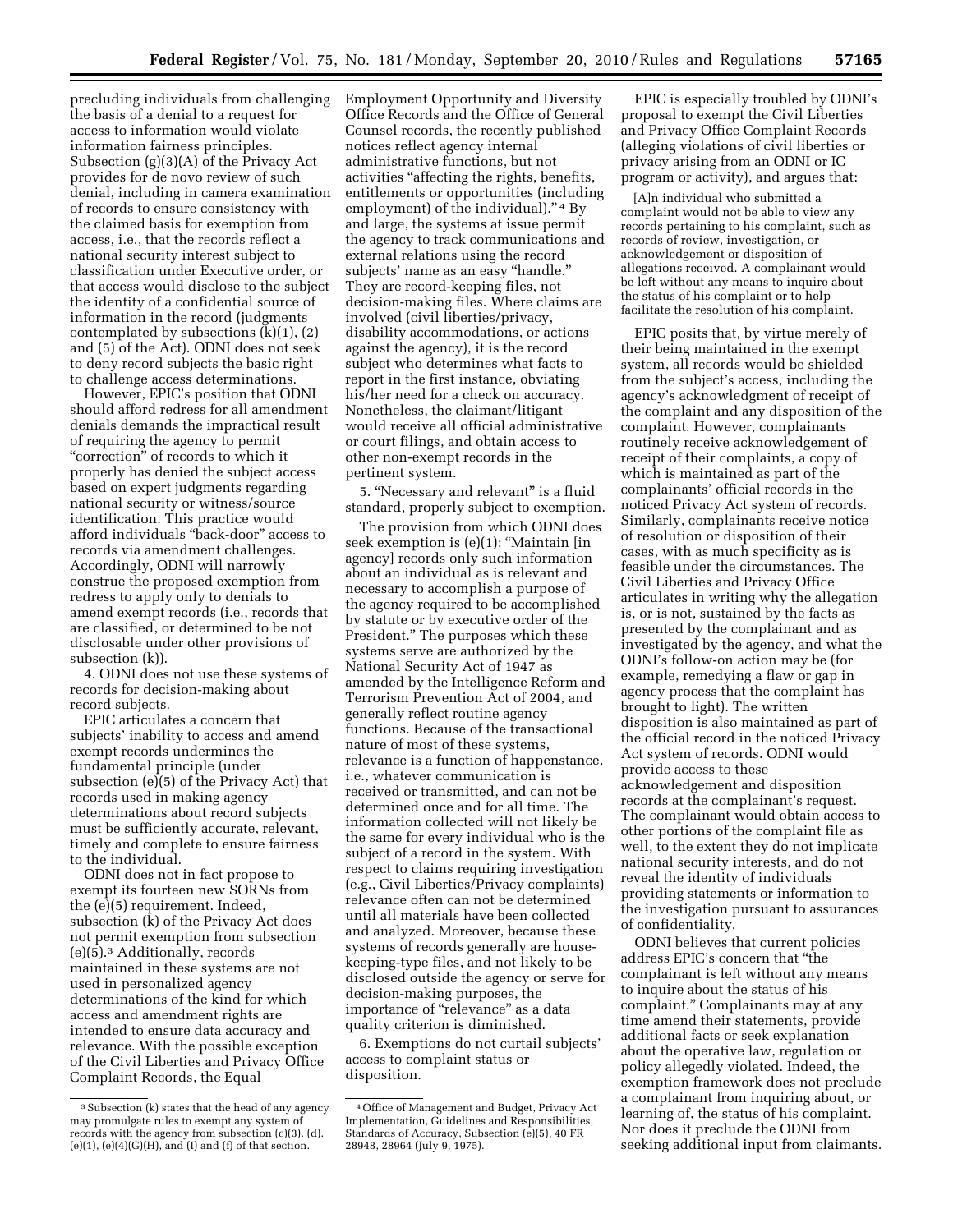### **Final Rule: Implementation of Exemption Rule and Systems Notices**

After consideration of the public comments, the ODNI has determined to issue the proposed exemption rule in final form and to implement the fourteen new systems of records without change. The exemptions proposed for the fourteen noticed systems of records are necessary and appropriate to protect intelligence equities undergirding ODNI's mission and functions and narrowly applied, they do so consistent with privacy principles. By restrictively construing the exemptions to apply only to records that satisfy thresholds articulated in subsection (k), ODNI achieves the goal of balancing intelligence-related equities with fair information principles and values.

### *Regulatory Flexibility Act*

This rule affects only the manner in which ODNI collects and maintains information about individuals. ODNI certifies that this rulemaking does not impact small entities and that analysis under the Regulatory flexibility Act, 5 U.S.C. 601–612, is not required.

#### *Small Entity Inquiries*

The Small Business Regulatory enforcement Fairness Act (SBREFA) of 1996 requires the ODNI to comply with small entity requests for information and advice about compliance with statutes and regulations within the ODNI jurisdiction. Any small entity that has a question regarding this document may address it to the information contact listed above. Further information regarding SBREFA is available on the Small Business Administration's web page at *http:// [www.sba.gov/advo/laws/law-lib.html.](http://www.sba.gov/advo/laws/law-lib.html)* 

#### *Paperwork Reduction Act*

The Paperwork Reduction Act of 1995 944 U.S.C. 3507(d)) requires that the ODNI consider the impact of paperwork and other burdens imposed on the public associated with the collection of information. There are no information collection requirements associated with this rule and therefore no analysis of burden is required.

### *Executive Order 12866, Regulatory Planning and Review*

This rule is not a ''significant regulatory action,'' within the meaning of Executive Order 12866. This rule will not adversely affect the economy or a sector of the economy in a material way; will not create inconsistency with or interfere with other agency action; will not materially alter the budgetary impact of entitlements, grants, fees or loans or the right and obligations of

recipients thereof; or raise legal or policy issues arising out of legal mandates, the President's priorities or the principles set forth in the Executive Order. Accordingly, further regulatory evaluation is not required.

#### *Unfunded Mandates*

Title II of the Unfunded Mandates Reform Act of 1995 (UMRA), Public Law 104–4, 109 Stat. 48 (Mar. 22, 1995), requires Federal agencies to assess the effects of certain regulatory actions on State, local and tribal governments, and the private sector. This rule imposes no Federal mandate on any State, local or tribal government or on the private sector. Accordingly, no UMRA analysis of economic and regulatory alternatives is required.

### *Executive Order 13132, Federalism*

Executive Order 13132 requires agencies to examine the implications for the distribution of power and responsibilities among the various levels of government resulting from their rules. ODNI concludes that this rule does not affect the rights, roles and responsibilities of the States, involves no preemption of State law and does not limit state policymaking discretion. This rule has no federalism implications as defined by the Executive Order.

### *Environmental Impact*

This rulemaking will not have a significant effect on the human environment under the provisions of the National Environmental Policy Act of 1969 (NEPA), 42 U.S.C. 4321–4347.

#### *Energy Impact*

This rulemaking is not a major regulatory action under the provisions of the Energy Policy and Conservation Act (EPCA), Public Law 94–163) as amended, 42 U.S.C. 6362.

### **List of Subjects in 32 CFR Part 1701**

Records and Privacy Act.

■ For the reasons set forth above, ODNI amends 32 CFR part 1701 as follows:

### **PART 1701—ADMINISTRATION OF RECORDS UNDER THE PRIVACY ACT OF 1974**

■ 1. The authority citation for part 1701 continues to read as follows:

**Authority:** 50 U.S.C. 401–442; 5 U.S.C. 552a.

### **Subpart B—[AMENDED]**

■ 2. Add § 1701.24 to subpart B to read as follows:

### **§ 1701.24 Exemption of Office of the Director of National Intelligence (ODNI) systems of records.**

(a) The ODNI exempts the following systems of records from the requirements of subsections (c)(3);  $(d)(1),(2),(3)$  and  $(4)$ ;  $(e)(1)$ ;  $(e)(4)(G),(H),(I);$  and  $(f)$  of the Privacy Act to the extent that information in the system is subject to exemption pursuant subsections  $(k)(1)$ ,  $(k)(2)$  or  $(k)(5)$  of the Act as noted in the individual systems notices:

(1) Manuscript, Presentation and Resume Review Records (ODNI–01).

(2) Executive Secretary Action Management System Records (ODNI–

- 02).
- (3) Public Affairs Office Records (ODNI–03).
- (4) Office of Legislative Affairs Records (ODNI–04).
- (5) ODNI Guest Speaker Records (ODNI–05).
- (6) Office of General Counsel Records (ODNI–06).
- (7) Analytic Resources Catalog (ODNI–07).
- (8) Intelligence Community Customer Registry (ODNI–09).
- (9) EEO and Diversity Office Records (ODNI–10).
- (10) Office of Protocol Records (ODNI–11).
- (11) IC Security Clearance and Access Approval Repository (ODNI–12).
- (12) Security Clearance Reform Research Records (ODNI–13).
- 

(13) Civil Liberties and Privacy Office Complaint Records (ODNI–14).

(14) National Intelligence Council Records (ODNI–15).

(b) Exemption of records in theses systems from any or all of the enumerated requirements may be necessary for the following reasons:

(1) From subsection (c)(3) (accounting of disclosures) because an accounting of disclosures from records concerning the record subject would specifically reveal an intelligence or investigative interest on the part of the ODNI or recipient agency and could result in release of properly classified national security or foreign policy information.

(2) From subsections (d)(1), (2), (3) and (4) (record subject's right to access and amend records) because affording access and amendment rights could alert the record subject to the investigative interest of intelligence or law enforcement agencies or compromise sensitive information classified in the interest of national security. In the absence of a national security basis for exemption, records in this system may be exempted from access and amendment to the extent necessary to honor promises of